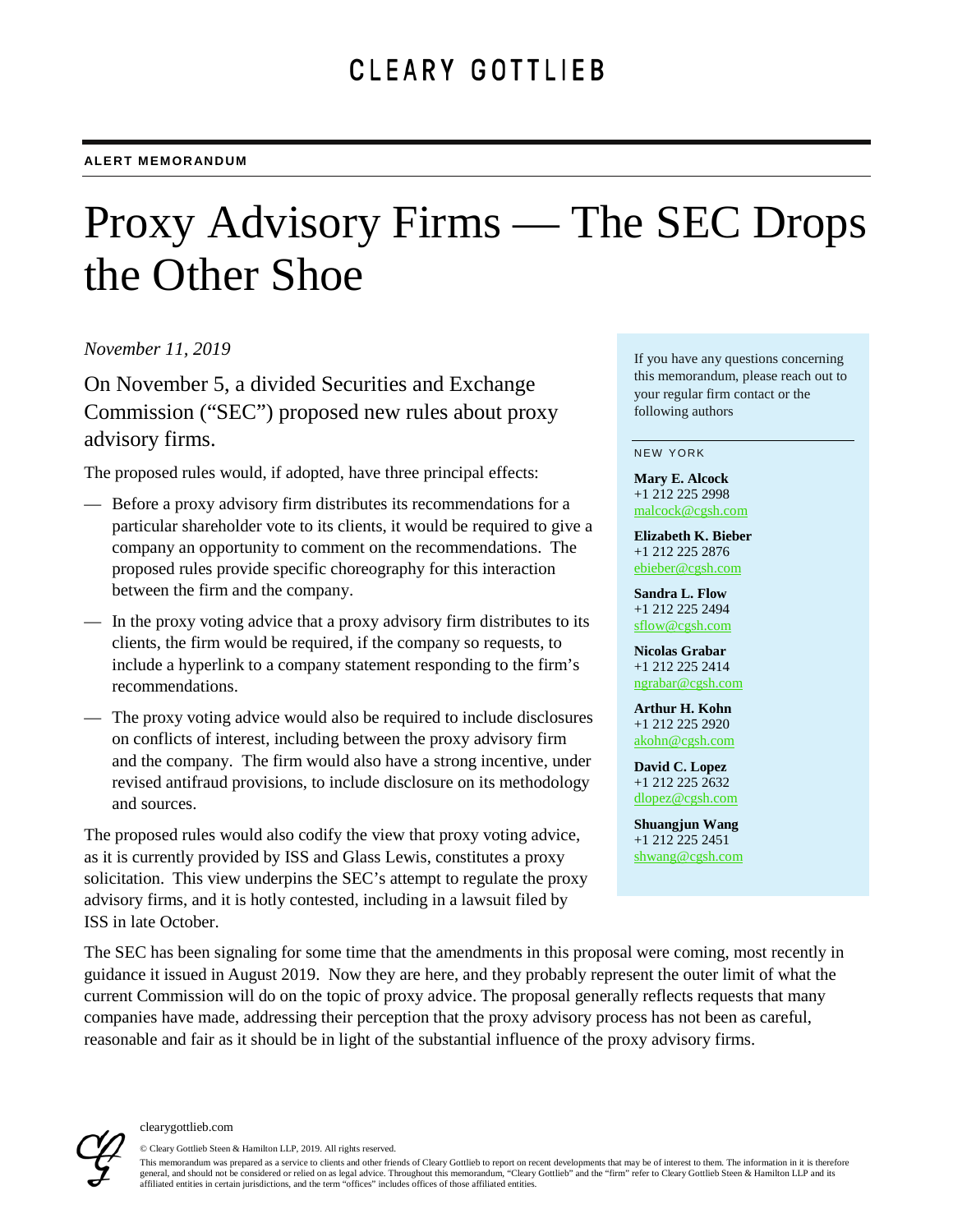However, the proposal will attract opposition not only from the firms themselves but also from various shareholder groups, including large institutional investors that use their services.<sup>[1](#page-1-0)</sup> The proposal may also attract opposition from smaller asset managers that rely on the proxy advisory firms to help them fulfill fiduciary responsibilities in respect of the voting of shares. The issuance of the proposal was opposed by the two Democratic Commissioners.

Given this expected opposition, there is some doubt whether the proposed amendments will advance to become rules, and the prospects for final adoption could be impacted by the political calendar. If they do advance, companies would probably find them to be valuable improvements in the proxy process, but these rules should not fundamentally change the relationships among companies, their institutional shareholders, and the proxy advisory firms. Nevertheless, it seems reasonable to wonder whether large institutional investors will change their approach to the regular shareholder engagement process if they believe the SEC's regulation of proxy advisory firms is too "management friendly."[2](#page-1-1) For the proxy advisory firms, increased compliance costs and regulatory risk could impact pricing and competitive dynamics in a market that is dominated by only two firms, ISS and Glass Lewis.

## **Background — The SEC's Agenda on Shareholder Voting**

Under Chair Jay Clayton, the SEC has pursued an ambitious review of the regulatory framework for shareholder voting at public companies. These topics are as controversial as ever, and the SEC has now taken a series of 3-2 votes on them.

Just three months ago, in August 2019, the SEC (also by a 3-2 vote) issued two separate releases providing "guidance" relating to proxy advisory firms.<sup>[3](#page-1-2)</sup> The August guidance was styled as interpretive guidance under existing rules, rather than new rulemaking. One release described the proxy voting responsibilities of investment advisers and the steps they should take in connection with relying on proxy advisory firms. The other confirmed the SEC's previous guidance on the applicability of the proxy solicitation rules to proxy voting advice.

At the end of October — less than a week before the new rule proposal — ISS filed an action in federal court seeking declaratory and injunctive relief against the SEC's second piece of August guidance. ISS's principal contention is that its voting recommendations should not be regulated as proxy solicitations, but should instead be treated as investment advice and regulated under the framework for investment advisers. (ISS is registered as an investment adviser, but Glass Lewis is not.) That position, if it prevails, would sweep [a](#page-1-3)way the conceptual basis for this new proposal.<sup>4</sup>

<span id="page-1-3"></span><span id="page-1-2"></span><span id="page-1-0"></span>See the statement released by the Council of Institutional Investors on the day the proposed rules were released: Leading Investor Group Rebukes SEC for Proposed Rules That Undercut Critical Shareholder Rights at [https://www.cii.org/nov052019](https://www.cii.org/nov052019_shareholder_rights) [\\_shareholder\\_rights](https://www.cii.org/nov052019_shareholder_rights) ("'CEOs do not like public challenges to how and how much they are paid, or to be second-guessed by shareholders on a range of environmental, social and governance matters,' said Ken Bertsch, CII's executive director. 'That is what is driving the concerted effort by lobbyists for CEOs to prod the SEC to shackle proxy advisory firms."").<br><sup>2</sup> See *Id*. ("The Council of Institutional Investors (CII)

<span id="page-1-1"></span>today criticized the Securities and Exchange

Commission (SEC) for proposing rules that undercut important shareholder rights and appear intended to limit shareholders' voice at public companies in which they invest.").

- $3\degree$  See our blog post about the August guidance  $\frac{\text{HERE}}{\text{the ISS}}$ .
	- arguments ISS expects to make. It seeks to distinguish proxy advisory firms, which have no business interest in the shareholder vote other than to earn fee income from their advice, from others involved in the solicitation of proxies incident to another business interest that is not limited to providing advice; and it argues that only the second category should be regulated as proxy solicitation while the first should be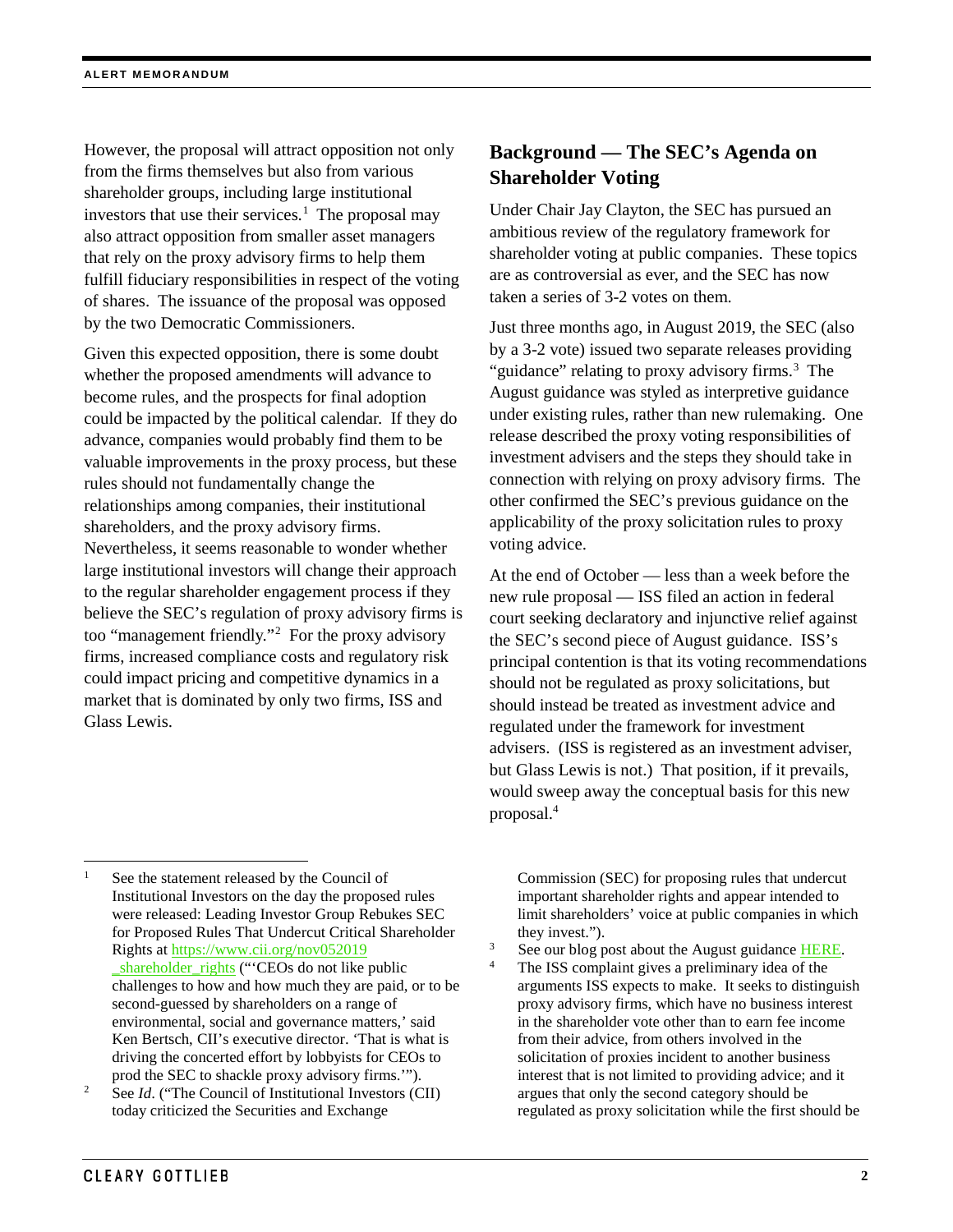### **The SEC Proposal (Part 1) — Mandatory Interaction Between Proxy Advisory Firms and Companies**

When proxy advisory firms issue voting advice, they do not follow the SEC rules that apply to proxy solicitations: their advice does not conform to the information requirements for proxy solicitations, and it is not filed with the SEC as proxy solicitations must be. This approach is permitted by two exemptions from the proxy rules, which have been in place for more than 25 years – paragraphs  $(b)(1)$  and  $(b)(3)$  of Rule 14a-2.[5](#page-2-0)

The SEC's proposal would add new conditions to those exemptions, requiring a proxy advisory firm to interact with the company before distributing its voting recommendation to its clients. The basic structure of the dialogue would be as follows:

#### **Review and feedback period**

- The proxy advisory firm must provide the company with a copy of its proposed proxy voting advice for a "review and feedback period."
- The duration of the period depends on when the company files its definitive proxy statement: three business days if the filing occurs at least 25 calendar days before the shareholder meeting and an extra two business days if the filing occurs at least 45 calendar days before the meeting. No review and feedback period is required if the filing occurs less than 25 calendar days before the meeting, which would be very unusual for a typical shareholder meeting.

— The proxy advisory firm is not required to incorporate or reflect any of the feedback it receives in its recommendations.

#### **Final notice of voting advice**

The proxy advisory firm must provide the company with a copy of its proxy voting advice, including any revisions made after the review and feedback period, two business days before distributing the advice to its clients.

#### **Company statement**

— If the company wishes to make a statement regarding the proxy voting advice, and it makes a timely request to the proxy advisory firm, the firm is required to include a hyperlink to the statement in its proxy voting advice. The company would have to file its statement as additional solicitation material.

#### **Confidentiality agreement**

— The proxy advisory firm can require the company to enter into a confidentiality agreement regarding its voting advice, which terminates upon its distribution to its clients. If the company does not agree, the firm is apparently excused from otherwise required company interaction.

This process would be a significant change to existing practices. Currently, ISS provides only S&P 500 companies the opportunity, very briefly (often 48 hours or less), to review materials, while Glass Lewis charges a fee for a preview of its report. [6](#page-2-0) Where a plain factual error is brought to their attention, they have become more cooperative in correcting it, though

an exemption for a solicitation that does not seek a proxy and meets certain other conditions. See *Regulation of Communications Among Shareholders*, Release No. 34-31326 (Oct. 16, 1992).

<sup>6</sup> In 2019 Glass Lewis launched a pilot program which permits a limited number of companies to review its voting advice and to provide a "report feedback statement" to be delivered with the voting advice to Glass Lewis's clients for a fee. The proposed rules would require essentially the same process without charge.

 $\overline{a}$ 

regulated as investment advice. Whether that distinction limits the SEC's authority to regulate the proxy advisory firms will now be for the federal courts to determine.

<span id="page-2-0"></span>Paragraph  $(b)(3)$ , adopted in 1979, provides an exemption for proxy voting advice given to someone with whom an advisor has a business relationship that meets specified conditions. See *Shareholder Communications, Shareholder Participation in Corporate Electoral Process and Corporate Governance Generally*, Release No. 34-16356 (Nov. 21, 1979). Paragraph (b)(1), adopted in 1992, provides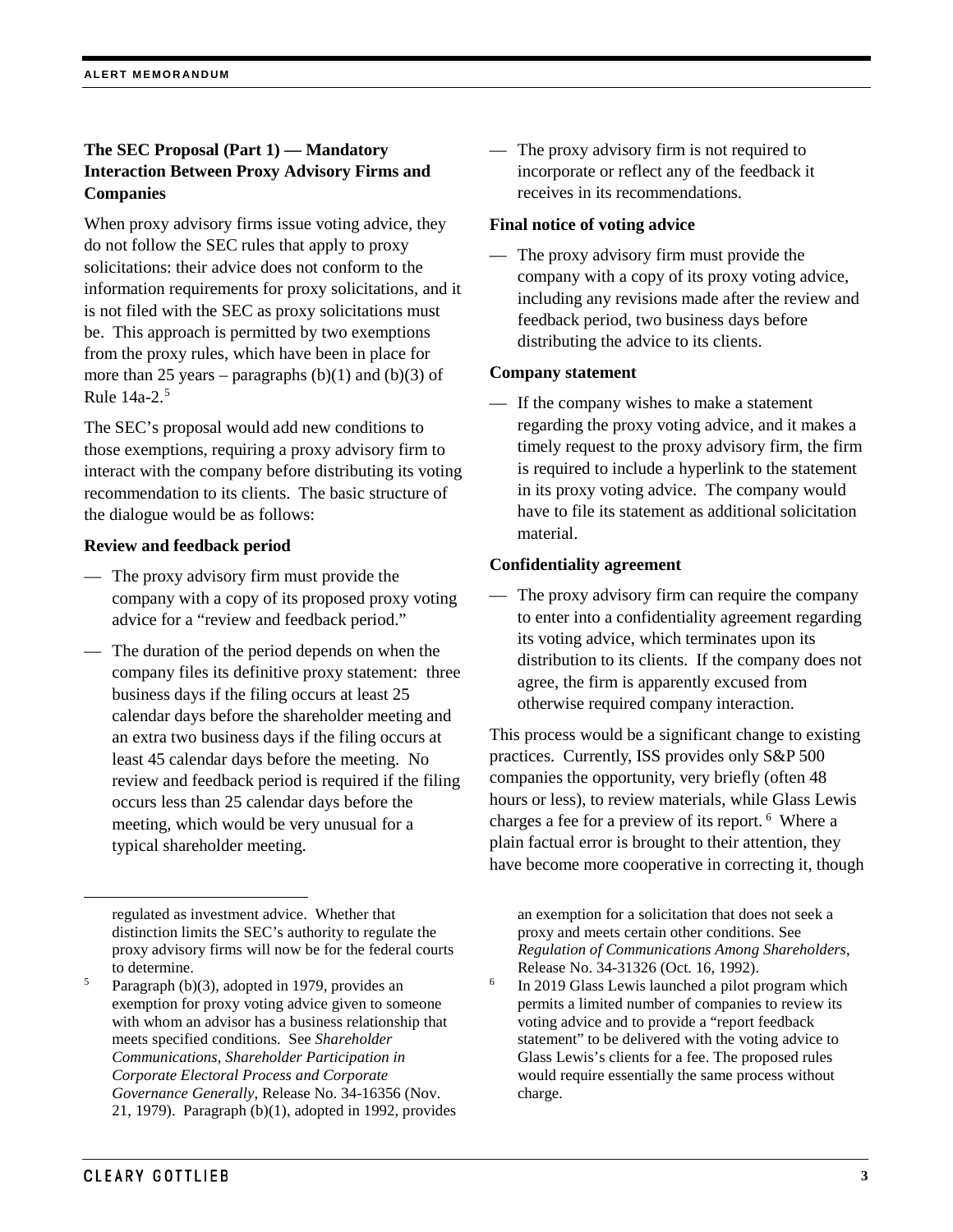the process can be inefficient. Where the company disagrees with the proxy advisory firm's analysis or wants to present counterarguments, its options are unsatisfactory, particularly if it has not reviewed the report in advance. Many votes are submitted by investors within three days after receiving the report, which inhibits the practical ability of a company to ensure that actual votes are not tainted by errors or to engage in dialogue with shareholders regarding disagreements prior to the submission of votes.

Under the proposal, assuming the required confidentiality agreement does not become an obstacle, almost every company would have a chance to review and provide feedback on proxy voting advice. Outright factual errors could be caught and corrected before the voting advice is distributed, with the antifraud provisions of Rule 14a-9 providing a strong incentive to do so.

The hyperlink option might become attractive as a vehicle to present the company's perspective on a contentious point, although its practical impact could be limited: many investment advisers and shareholders follow the recommendations of ISS or Glass Lewis precisely because they do not have the time or resources to evaluate complex competing arguments.

## **The SEC Proposal (Part 2) – Disclosures in Proxy Voting Advice**

The SEC's proposal would also affect the content of the voting recommendations that proxy advisory firms distribute to their clients. First, it would require that the firms include specific disclosures on conflicts of interest, as an additional condition to the exemptions from the content and filing rules on which the firms rely. The rules would also require disclosure of any material transactions or relationships between the firm (and its affiliates) and the company in respect of the matter covered by the voting advice.

Second, the proposal would provide an "example" of omissions from proxy voting advice that "may be misleading." The example reads this way:

> *failure to disclose material information regarding proxy voting advice … such as the*

*[firm's] methodology, sources of information, conflicts of interest or use of standards that materially differ from relevant standards or requirements that the Commission sets or approves.*

This example would be added to an existing note that accompanies Rule 14a-9, which is the antifraud rule that applies specifically to proxy solicitations, and it would provide the proxy advisory firms with a strong incentive to provide disclosures on the identified topics.

These disclosures would presumably quickly become boilerplate in practice, but they would serve to further focus the attention of the proxy advisory firms on developing processes to identify and address conflicts. Also, although the market is aware that ISS has both a proxy advisory business and a corporate advisory business, the disclosure would presumably be required to state whether or not the specific company in question hired the latter in regard to shareholder votes on which the former is rendering voting advice.

## **Antifraud Liability of Proxy Advisory Firms?**

The SEC's position that the distribution of proxy voting advice is a "solicitation" under its rules which it reiterated in the August guidance and now proposes to establish expressly by rule — led it to emphasize the applicability of Rule 14a-9, which prohibits the making of false or misleading statements in a proxy solicitation. The SEC could presumably rely on Rule 14a-9 in an enforcement action against a proxy advisory firm, which it has not done in the past. But in a private action, while there is case law finding that an *investor* has a private right of action against a company under Rule 14a-9, a claim by a company against a proxy advisory firm would be a step further — one it seems unlikely that companies will take for practical and reputational reasons in the ordinary course, although perhaps in a particularly contentious proxy battle or merger a party might have a sufficient incentive for bringing such a claim.

\* \* \* \* \*